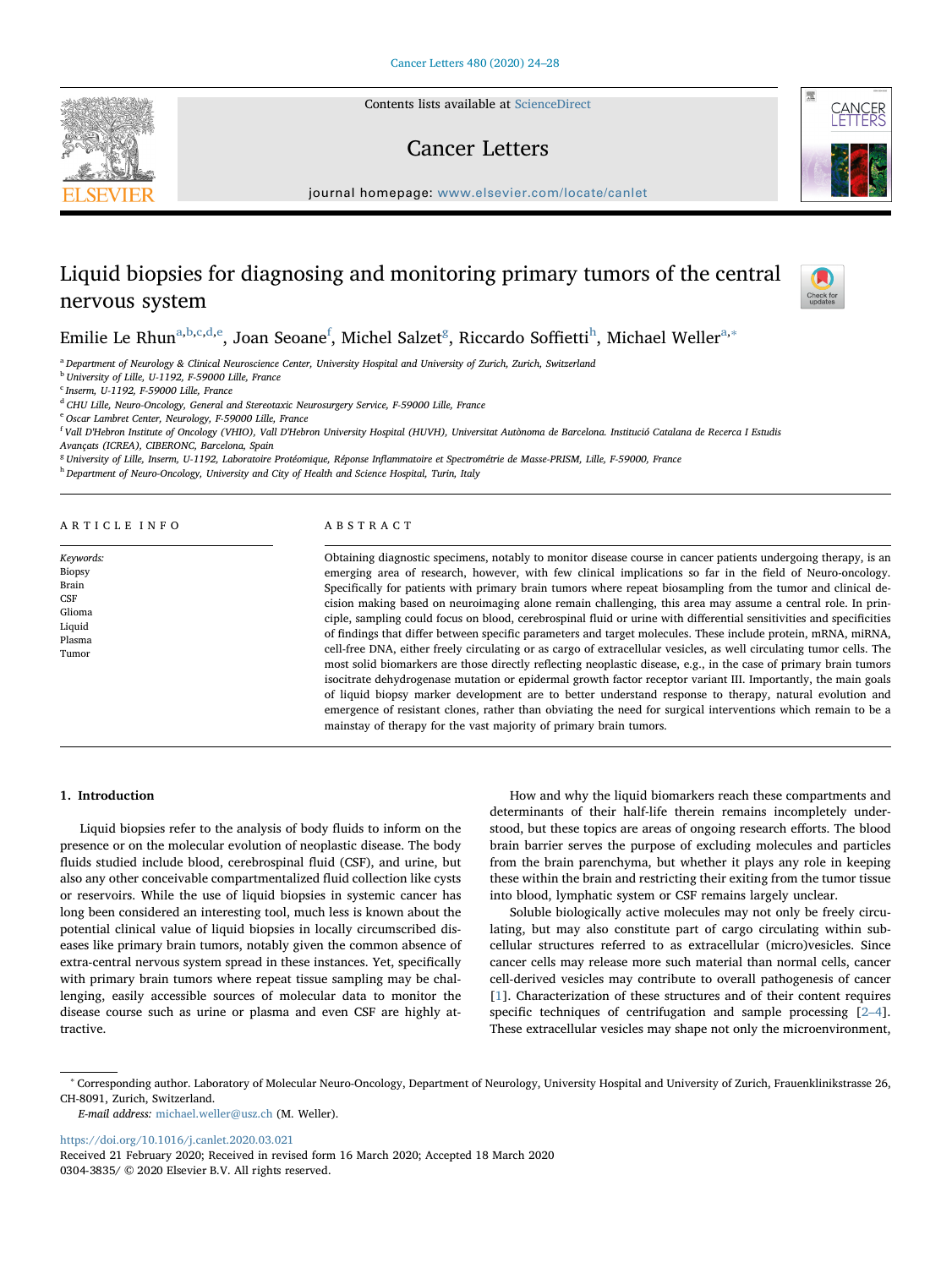but also modulate systemic processes in cancer patients including glioblastoma [[5](#page-3-2)]. Here we review recent developments of liquid biopsies for primary brain tumors, excluding primary central nervous system lymphoma.

#### 2. Serum

# 2.1. Proteins

The detection of proteins as tumor markers in serum or plasma remains challenging because of the high protein content of serum and because proteins only prove the presence of neoplastic disease if they themselves are affected by mutation in the disease context, e.g., the detection of epidermal growth factor receptor (EGFR) variant III (EGFRvIII) protein in serum would prove the existence of an EGFRvIIImutant tumor somewhere. Among primary brain tumors, only subgroups of germ cell tumors can be diagnosed based on the synthesis and release of high amounts of α1-fetoprotein or β-human choriogonadotrophin. Other protein biomarkers play no role in clinical routine so far.

#### 2.2. mRNA

Freely circulating mRNA may be rapidly degraded, but extracellular vesicles may contain mRNA that disclose the presence of cancer including glioblastoma, e.g., EGFRvIII mRNA was detected in serum-derived extracellular vesicles from 7 of 25 glioblastoma patients, although two of these patients reportedly had EGFRvIII-non-mutant tumors [[5](#page-3-2)]. In a study of WHO grade III and IV gliomas, EGFRvIII mRNA was detected in 39.5% of tumor samples, but in 44.7% of paired serum exosome samples, resulting in a sensitivity of 81% and a specificity of 79%, setting tissue detection as the reference. Very surprisingly, given the need for EGFR amplification to acquire the EGFRvIII mutation, wildtype EGFR mRNA was exclusively found in tumor tissue in this study, but never in the exosomes [\[6\]](#page-4-0).

# 2.3. miRNA

In an almost historical study, it was explored whether specific miRNA fingerprints can be detected in the peripheral blood of glioblastoma patients. Of 1158 miRNA examined, 52 were significantly deregulated, and two miRNA, miR-128 which was increased and miR-342–3p which was decreased in tumor patients relative to healthy controls, remained significant after correction for multiple testing. Furthermore, a machine learning algorithm was able to distinguish between glioblastoma samples and control samples with specificity of 79% and sensitivity of 83% [[7](#page-4-1)]. More recently, miR-100 has been proposed to be decreased in the serum of glioblastoma patients, and its levels normalized after treatment [\[8\]](#page-4-2). Like other soluble markers, miRNA species may also be circulating with microvesicles [[9](#page-4-3)], and elevated levels of the glioblastoma-associated miR-21 were also detected in extracellular vesicles in serum from glioblastoma patients [[5](#page-3-2)].

#### 2.4. Cell-free tumor DNA

Compared with metastatic cancers, detection of ctDNA in the serum of patients with primary brain tumors turned out to be more challenging and may require more sophisticated technology [\[10](#page-4-4)].

O<sup>6</sup>-methyl guanine DNA methyltransferase (MGMT) promoter methylation is the single most important predictive biomarker in glioblastoma although establishing a widely accepted methodology for its assessment has remained challenging. Since MGMT promoter methylation rarely changes in the course of disease [[11\]](#page-4-5), its monitoring in the periphery is of limited clinical relevance. Yet, the technical feasibility of detecting promoter-methylated MGMT gene sequences has in principle been demonstrated [\[12](#page-4-6)]. In a more extensive study, paired serum and tumor samples were assessed for MGMT promoter methylation status by

methylation-specific PCR or by pyrosequencing. Methylation was detected in serum by both methods, but concordance of serum data with tissue results was low. Overall sensitivities were 31% and 38% whereas specificity was good; it was higher for methylation-specific PCR (96%) than for pyrosequencing (76%) [[13\]](#page-4-7). Thus this technology may not yet be used for clinical decision making.

In general, detection of ctDNA requires the presence of typical mutations that can be readily detected by simple sequencing techniques and which prove the presence of tumor. Typical examples in gliomas include EGFRvIII or isocitrate dehydrogenase (IDH) 1 or 2 mutations. Furthermore, promoter-mutated telomerase reverse transcriptase (TERTp) is a tumor-defining molecular lesion e.g. detected in the peripheral blood of a patient with metastatic spinal myxopapillary ependymoma [[14\]](#page-4-8). Various clinical trial activities, notably the development of a specific vaccine, rindopepimut, for patients with glioblastomas carrying the EGFRvIII mutation triggered efforts at determining EGFRvIII status by peripheral liquid biopsies, at least as a means to monitor immune-mediated elimination of the target antigen. Moreover, EGFRvIII has the advantage of being without exception a tumor-defining molecular marker. Yet, the negative outcome of the ACT IV trial decreased interest in EGFRvIII as a target in glioblastoma which also was observed not to be stably expressed over time [\[15](#page-4-9)], although agents targeting EGFRvIII, including bispecific antibodies, continue to be developed. Recent large screening efforts indicate that half of the patients with primary brain tumors may reveal relevant mutations when plasma cell-free DNA is subjected to next generation panel sequencing [\[16](#page-4-10)].

#### 2.5. Circulating tumor cells (CTC)

In contrast to the detection of the biomarkers discussed above, the detection of tumor cells outside the central nervous system provides direct evidence of systemic spread of primary brain tumors and nourishes the unresolved question of why there are so few clinically diagnosed metastases from primary brain tumors outside the central nervous system. Several methods have been employed to detect CTC in the peripheral blood of primary brain tumor patients ([Table 1](#page-2-0)). The detection rates varied from 20% to 70%. Where studied, detection of CTC has been associated with inferior outcome. The relevance of CTC clusters that have so far only been reported once in a glioblastoma patient [\[17](#page-4-11)] remains obscure.

#### 3. CSF

#### 3.1. Proteins

As indicated above for plasma, α1-fetoprotein or β-human choriogonadotrophin can also be assessed in the CSF as a means to aid in the differential diagnosis of suspected intracranial germ cell tumors. Other CSF protein biomarkers play no role in the clinic.

# 3.2. mRNA

Detection of mutant EGFRvIII became a prime target also in the CSF because of its tumor specificity and the interest in monitoring response to EGFRvIII-directed treatment, notably vaccination [[15\]](#page-4-9). EGFRvIII mRNA was detected in CSF-derived extracellular vesicles of 14 of 23 patients with EGFRvIII-mutant tumors whereas only one of 48 patients with EGFRvIII-non-mutant tumors showed EGFRvIII mRNA in the CSF, for a sensitivity of 61% and a specificity of 98% for analysis of CSF extracellular vesicles to detect positive EGFRvIII status [[18\]](#page-4-12). These authors reported similar sensitivity and specificity when comparing lumbar versus cisternal CSF.

#### 3.3. miRNA

miRNA profiles in the CSF of glioblastoma patients have been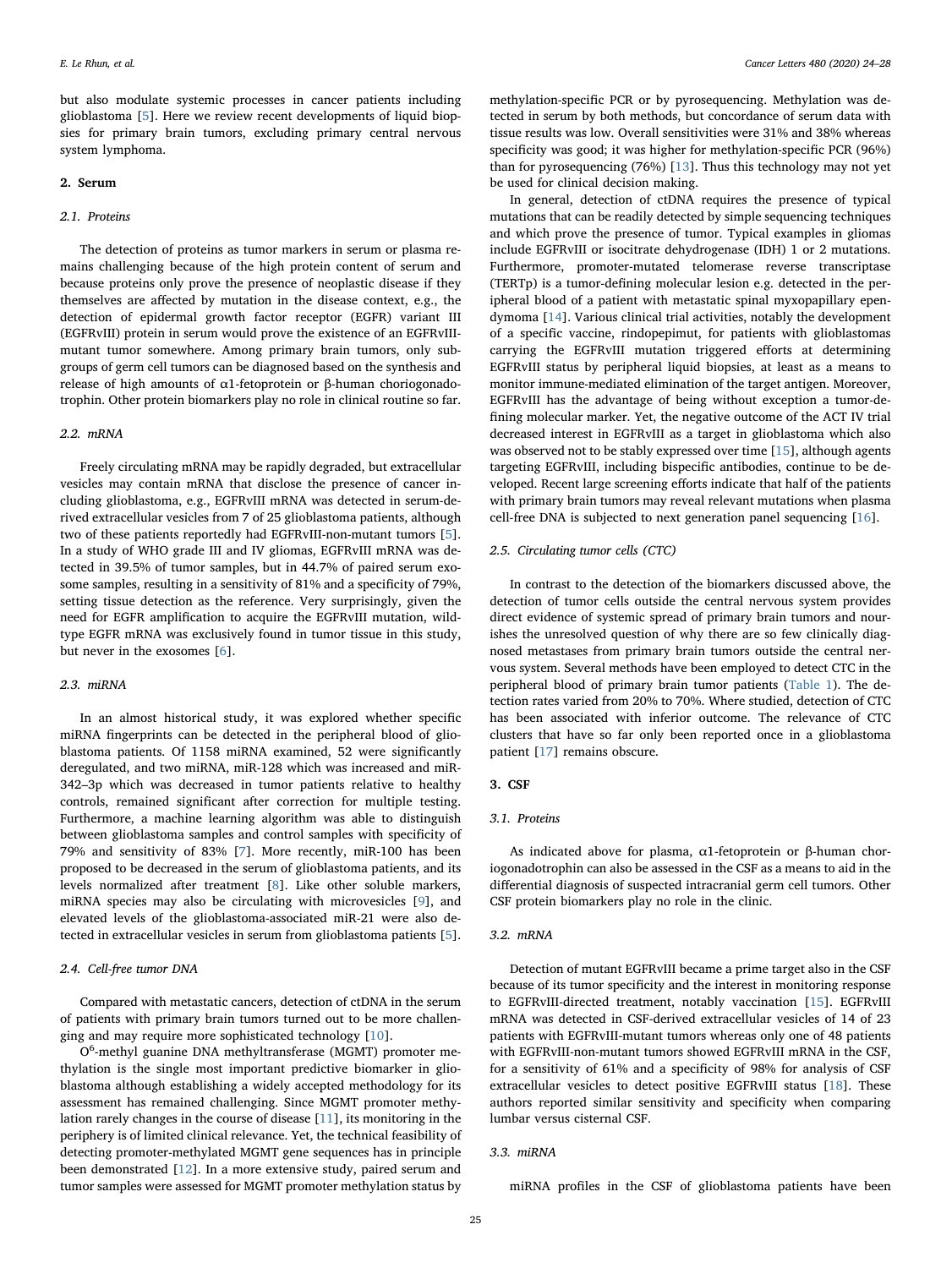<span id="page-2-0"></span>

| Table 1                                                           |                                                  |                                     |                                                                                        |                                                                                                                                                                                            |
|-------------------------------------------------------------------|--------------------------------------------------|-------------------------------------|----------------------------------------------------------------------------------------|--------------------------------------------------------------------------------------------------------------------------------------------------------------------------------------------|
| Reference<br>Serum                                                | Tumors                                           | Parameter                           | Technology                                                                             | Findings                                                                                                                                                                                   |
| Skog et al., 2008                                                 | Glioblastoma                                     | extracellular<br>mRNA in<br>vesides | RT-PCR                                                                                 | EGFRVIII mRNA can be detected                                                                                                                                                              |
| Manda et al., 2018                                                | « high-grade » gliomas                           | exosomes<br>mRNA in                 | RT-PCR                                                                                 | EGFRVIII mRNA more often detected in exosomes than in tumors                                                                                                                               |
| Roth et al., 2011                                                 | Glioblastoma                                     | miRNA                               | miRNA chip hybridization                                                               | Specific miRNA profiles can be detected in glioblastoma                                                                                                                                    |
| Zhang et al., 2019                                                | Glioblastoma                                     | miR-100                             | RT-PCR                                                                                 | miR-100 decreased in glioblastoma, normalization after treatment                                                                                                                           |
| Santangelo et al., 2018                                           | Gliomas                                          | miR-21, miR-222, miR-<br>$124 - 3p$ | RT-PCR                                                                                 | expression of miR-21, miR-222 and miR-124-3p was measured in<br>exosomes isolated from serum                                                                                               |
| Estival et al., 2019                                              | Glioblastoma                                     | <b>CLDNA</b>                        | Methylation-specific PCR or pyrosequencing                                             | MGMT promoter methylation status can be assessed in plasma, but<br>sensitivity remains low                                                                                                 |
| Piccioni et al., 2019                                             | Primary brain tumors                             | ctDNA                               | sequencing                                                                             | 50% detection rate of relevant mutations                                                                                                                                                   |
| Macarthur et al., 2014                                            |                                                  | EC                                  | Telomerase activity-based assays                                                       | 72% detection rate                                                                                                                                                                         |
| Sullivan et al., 2014                                             | Glioblastoma                                     | СTC                                 | Antibody cocktail (SOX2, tubulin, EGFR, A2B5, c-MET)                                   | 39% detection rate                                                                                                                                                                         |
| Müller et al., 2014                                               | Glioblastoma                                     | CTC                                 | Immune staining for glial fibrillary acidic protein                                    | 21% detection rate                                                                                                                                                                         |
| Gao et al., 2016                                                  | Gliomas                                          | СC                                  | CEP8-FISH (centromeric probe for chromosome 8                                          | 77% detection rate of CTC                                                                                                                                                                  |
|                                                                   |                                                  |                                     | fluorescent in situ hybridization                                                      |                                                                                                                                                                                            |
| Krol et al., 2018                                                 | Glioblastoma                                     | EC                                  | Antigen-independent enrichment using Parsortix®<br>technology                          | First report of CTC clusters in glioblastoma                                                                                                                                               |
| $^{45}$                                                           |                                                  |                                     |                                                                                        |                                                                                                                                                                                            |
| Figueroa et al., 2017                                             | Glioblastoma                                     | extracellular<br>mRNA in<br>vesides | RT-PCR of vesicles isolated by ultracentrifugation                                     | EGFRVIII status scan be detected with low sensitivity, but high specificity                                                                                                                |
| Akers et al., 2017                                                | Glioblastoma                                     | miRNA                               | RT-PCR                                                                                 | Glioblastoma CSF shows a characteristic miRNA signature                                                                                                                                    |
| Wang et al., 2015                                                 | Primary brain tumors                             | <b>CLDNA</b>                        | Sequencing                                                                             | The majority of tumor-specific mutations can be detected in the CSF                                                                                                                        |
| Pentsova et al., 2016                                             | Primary brain tumors and brain                   | ctDNA                               | Sequencing                                                                             | ctDNA assessment can be used for monitoring                                                                                                                                                |
|                                                                   | metastases                                       |                                     |                                                                                        |                                                                                                                                                                                            |
| Connolly et al., 2017                                             | ntramedullary spinal ependymoma                  | ctDNA                               | digital droplet PCR                                                                    | No reliable detection of ctDNA                                                                                                                                                             |
| Huang et al., 2017                                                | Brain stem glioma                                | ctDNA                               | Sequencing or mutation-specific PCR                                                    | Histone H3 mutations can be detected in the CSF                                                                                                                                            |
| Martinez Ricarte et al., 2018                                     | Adult diffuse gliomas                            | ctDNA                               | targeted exome sequencing and droplet digital PCR                                      | Sequencing of IDH2, TP53, TERT, ATRX, H3F3A, and HIST1H3B allows<br>to diagnose the majority of diffuse gliomas                                                                            |
| Panditharatna et al., 2018                                        | Diffuse midline glioma                           | H3K27 M                             | digital droplet PCR                                                                    | ctDNA can be used to detect H3K27 M mutations and to document                                                                                                                              |
| Gershanov et al., 2017<br>Miller et al., 2019<br>Pan et al., 2019 | Brain stem gliomas<br>Medulloblastoma<br>Gliomas | ctDNA<br>ctDNA<br>ξ                 | Fluorescence lifetime imaging microscopy (FLIM)<br>Gene panel sequencing<br>Sequencing | ctDNA assessment can be used to monitor tumor evolution<br>Novel technique to assess tumor cell spread in the CSF<br>Very high sensitivity of ctDNA in the CSF<br>response to radiotherapy |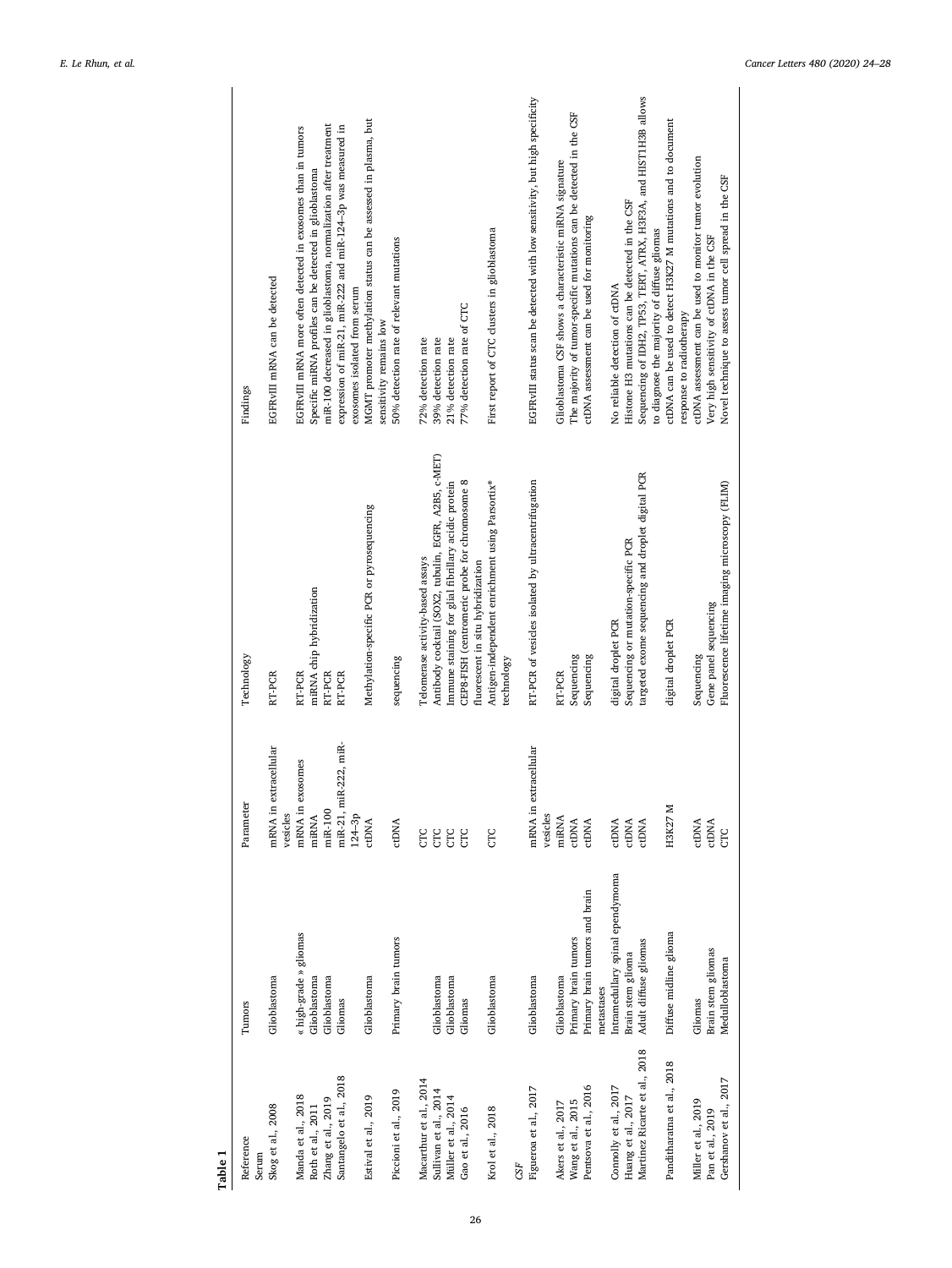reported to correlate with those found in the tumor tissue. A signature of nine miRNA to distinguishing glioblastoma patients from patients with other conditions was identified. In a prospective validation study, sensitivity and specificity of this signature were 67% and 80% for cisternal CSF, and 28% and 95% for lumbar CSF. The authors furthermore reported no difference when analyzing extracellular vesicles from CSF versus crude CSF [\[19](#page-4-13)].

# 3.4. Cell-free tumor DNA

Many academic institutions have introduced gene panel sequencing into their standard work-up of primary brain tumors. In principle, such gene panels can also easily be applied to CSF samples [[20\]](#page-4-14). Such approaches may be particularly useful in situations where tissue availability is limited or where biopsies may be refused by patients and caregivers or not feasible because of lack of local surgical expertise or where extent of resection is no prognostic factor, e.g., in patients with brain stem gliomas [\[21](#page-4-15)–23]. Using mutations detected in the tumor as a reference, the rate of positive CSF findings has been estimated at 74%, and lack of lesion proximity to the CSF space correlated with negative findings [[24\]](#page-4-16). Assessing the mutational status of IDH2, TP53, TERT, ATRX (α-thalassemia/mental retardation syndrome, nondeletion type, X-linked), histone H3F3A, and HIST1H3B, which allows to classify the majority of diffuse gliomas of adulthood, in the CSF resulted in the correct diagnosis in 17 of 20 cases [\[25](#page-4-17)]. CSF ctDNA profiling can also be used to detect newly acquired mutations in the course of disease or in response to treatment [[26,](#page-4-18)[27\]](#page-4-19). However, sensitivity overall remains to vary by tumor burden, proximity to CSF space, and grade of malignancy, and, e.g., no ctDNA was detected in three patients with intramedullary spinal ependymoma [\[28](#page-4-20)].

# 3.5. Metabolomics

Metabolomic studies to characterize the CSF of primary brain tumor patients are limited, but have potential for specific treatment monitoring situations. Pathway analyses revealed different alterations in various metabolic pathways when comparing CSF from patients with IDH-mutant and IDH-wildtype gliomas, and CSF from patients with IDH-mutant gliomas showed increased levels of D-2-hydroxyglutarate in the CSF [[29\]](#page-4-21).

#### 4. Urine

Urine has been less well studied as a source of biochemical information in brain tumor patients. Elevated levels of tissue inhibitor of metalloproteinases 3 and basic fibroblast growth factor have been advanced as specific for juvenile pilocytic astrocytoma [[30\]](#page-4-22).

Urine may be more suitable for metabolic studies than for the assessment of other biomarkers covered herein. While two studies failed to demonstrate altered levels of the putative oncometabolite, 2-hydroxyglutarate, in the urine of patients with IDH-mutant gliomas [[31\]](#page-4-23), the latter study somewhat surprisingly reported that its urine levels are decreased in these patients, accordingly, the ratio of plasma/urine is increased [\[32](#page-4-24)]. Neither the biological basis nor clinical implications are clear at this point. Furthermore, a subsequent study indeed, while confirming no change in serum levels, reported rather increased levels of 2-hydroxyglutarate in patients with IDH-mutant gliomas [\[33](#page-4-25)].

# 5. Outlook

Potential clinical applications of liquid biopsies for patients with primary brain tumors include the initial diagnostic work-up, potentially scenarios where knowledge of molecular status would impact surgical strategies, monitoring of response to therapy, and the differentiation of tumor progression from pseudoprogression which refers to scenarios where imaging suggests progression while there is none. Furthermore,

metabolic profiling has been advanced as a potential tool to identify individuals at risk of developing a glioma [\[34](#page-4-26)].

Liquid biopsies from various body fluids hold a lot of promise to complement the current diagnostic repertoire for patients with primary brain tumors. Furthermore, the power of genome wide characterization of tumor-educated platelets remains to be applied to patients with primary brain tumors [[35\]](#page-4-27). To implement results from liquid biopsies into clinical practice will require standardization of sampling, storage and analysis in prospective studies on defined tumor entities and disease stages to identify the clinical scenarios in which liquid biopsies may be of most value.

Moreover, liquid biopsies are a valuable research tool that should be incorporated increasingly into prospective clinical trials in Neuro-Oncology. In particular, liquid biopsies may turn out to be useful as a complementary diagnostic approach to clinical assessment and neuroimaging in clinical situations which have remained challenging to date, e.g., differentiation of progression from pseudoprogression, assessment of tumor evolution associated with emerging druggable mutations, or assessment of disease extension in brain tumors associated with leptomeningeal spread. In contrast, liquid biopsies should not be primarily conceptualized as an opportunity to obviate the need for surgical interventions or disease monitoring. This is because surgery has commonly a therapeutic, not only a diagnostic intent, and neuroimaging provides essentially different information than liquid biopsies.

#### Funding

This research did not receive any specific grant from funding agencies in the public, commercial, or not-for-profit sectors.

# Declaration of competing interest

ELR has received research grants from Mundipharma and Amgen, honoraria for lectures or advisory board from Tocagen, Abbvie, Daiichy Sankyo, Mundipharma and Novartis.

JS is a co-founder of Mosaic Biomedicals and Board member of Northern Biologics. He received grant/research support from Mosaic Biomedicals, Northern Biologics, Roche/Glycart, Isarna and Ridgeline.

MS declares no conflicts of interest.

RS has received honoraria for lectures or advisory board from Boards from MSD, Roche, Merck Serono, Celldex Therapeutics, Novartis, Mundipharma and Puma Technologies.

MW has received research grants from Abbvie, Adastra, Bristol Meyer Squibb (BMS), Dracen, Merck, Sharp & Dohme (MSD), Merck (EMD), Novocure, Piqur and Roche, and honoraria for lectures or advisory board participation or consulting from Abbvie, Basilea, Bristol Meyer Squibb (BMS), Celgene, Merck, Sharp & Dohme (MSD), Merck (EMD), Novocure, Orbus, Roche and Tocagen.

#### References

- <span id="page-3-0"></span>[1] R. Xu, A. Rai, M. Chen, W. Suwakulsiri, D.W. Greening, R.J. Simpson, Extracellular vesicles in cancer - implications for future improvements in cancer care, Nat. Rev. Clin. Oncol. 15 (2018) 617–638, [https://doi.org/10.1038/s41571-018-0036-9.](https://doi.org/10.1038/s41571-018-0036-9)
- <span id="page-3-1"></span>[2] A.-N. Murgoci, D. Cizkova, P. Majerova, E. Petrovova, L. Medvecky, I. Fournier, M. Salzet, Brain-cortex microglia-derived exosomes: nanoparticles for glioma therapy, ChemPhysChem 19 (2018) 1205–1214, [https://doi.org/10.1002/cphc.](https://doi.org/10.1002/cphc.201701198) [201701198.](https://doi.org/10.1002/cphc.201701198)
- [3] Q. Lemaire, A. Raffo-Romero, T. Arab, C. Van Camp, F. Drago, S. Forte, J.- P. Gimeno, S. Begard, M. Colin, J. Vizioli, P.-E. Sautière, M. Salzet, C. Lefebvre, Isolation of microglia-derived extracellular vesicles: towards miRNA signatures and neuroprotection, J. Nanobiotechnol. 17 (2019) 119, [https://doi.org/10.1186/](https://doi.org/10.1186/s12951-019-0551-6) [s12951-019-0551-6.](https://doi.org/10.1186/s12951-019-0551-6)
- [4] M. Duhamel, M. Rose, F. Rodet, A.N. Murgoci, L. Zografidou, A. Régnier-Vigouroux, F.V. Abeele, F. Kobeissy, S. Nataf, L. Pays, M. Wisztorski, D. Cizkova, I. Fournier, M. Salzet, Paclitaxel treatment and proprotein convertase 1/3 (PC1/3) knockdown in macrophages is a promising antiglioma strategy as revealed by proteomics and cytotoxicity studies, Mol. Cell. Proteomics 17 (2018) 1126–1143, [https://doi.org/](https://doi.org/10.1074/mcp.RA117.000443) [10.1074/mcp.RA117.000443.](https://doi.org/10.1074/mcp.RA117.000443)
- <span id="page-3-2"></span>[5] J. Skog, T. Würdinger, S. van Rijn, D.H. Meijer, L. Gainche, M. Sena-Esteves, W.T. Curry, B.S. Carter, A.M. Krichevsky, X.O. Breakefield, Glioblastoma